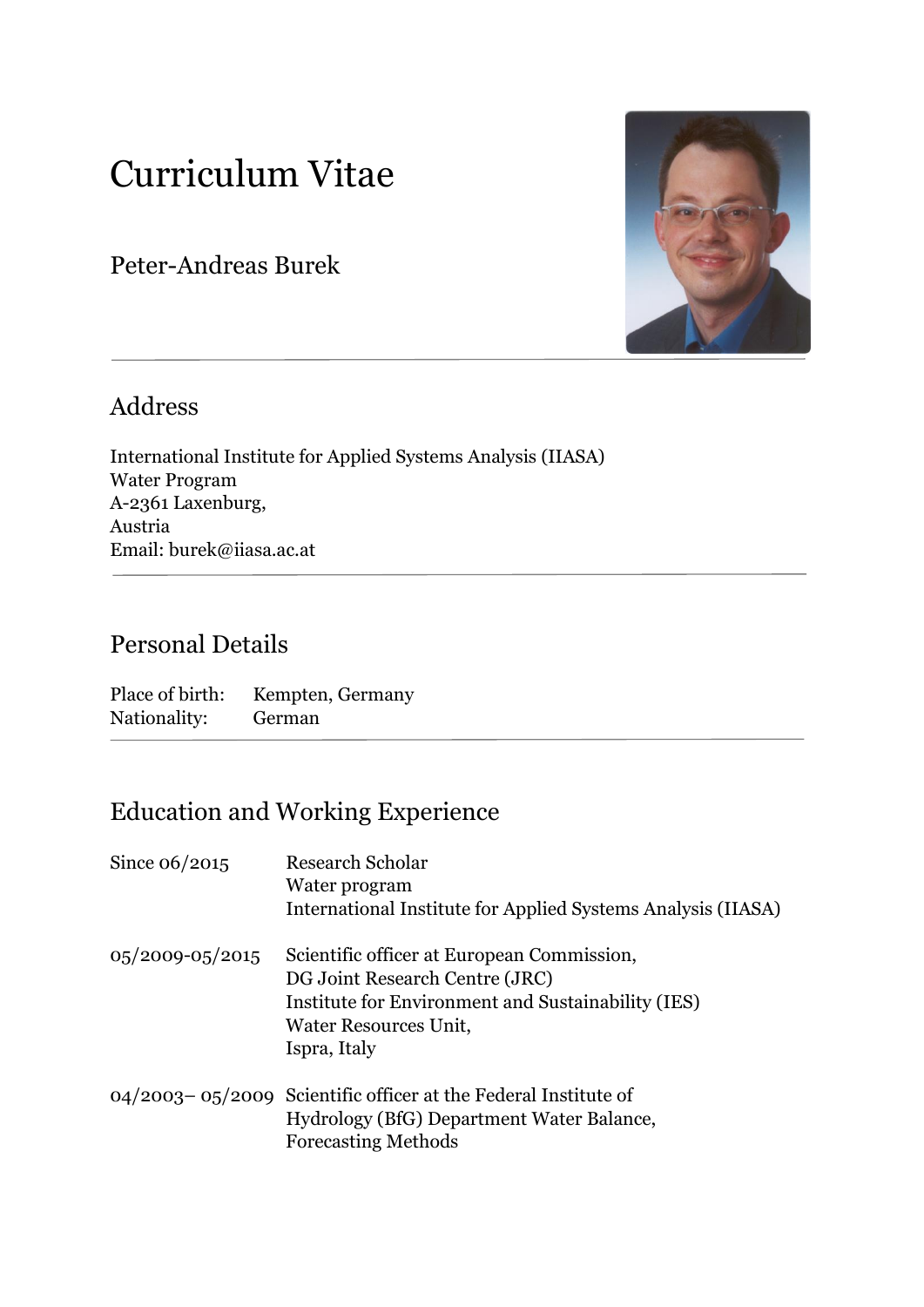| 2003          | Ph.D. thesis:<br>Long term, hydrologic view on groundwater dynamics using the<br>example of the Middle Elbe<br>Supervisors: Prof. Plate, Prof. Bárdossy, Prof. Nestmann                                                        |
|---------------|--------------------------------------------------------------------------------------------------------------------------------------------------------------------------------------------------------------------------------|
|               | $04/2001 - 03/2003$ Research associate at the University Karlsruhe, Germany<br>Institute of Water Resources Management,<br>Hydraulic and Rural Engineering (IWK)                                                               |
|               | $06/1998 - 03/2001$ Stipendiary at the graduated college<br>"Ecologic water resources management" at the<br>University Karlsruhe, Germany<br>Institute of Water Resources Management,<br>Hydraulic and Rural Engineering (IWK) |
| 1997          | Graduation (Diploma) of Geography at the University of Trier,<br>First thesis: Influence of Spatial Scale in Hydrology                                                                                                         |
| $1990 - 1997$ | Studies of applied physical geography at the University of Trier,<br>Germany with emphasis on hydrology and geology                                                                                                            |

#### Theses and publications

#### **Theses**

Ph.D. thesis (2003): Long term, hydrologic view on groundwater dynamics using the example of the Middle Elbe. Mitteilungen des Instituts für Wasserbau und Kulturtechnik der Universität Karlsruhe (TH) , 220. Karlsruhe

First thesis (1997): Influence of Spatial Scale in Hydrology

#### **Publications**

- Revilla-Romero B., Beck H., Burek P., Salamon P., De Roo A., Thielen J., 2015: Filling the gaps: calibrating a rainfall-runoff model using a satellite-derived surface water extent. Remote Sensing of Environment, 171:118-131
- De Roo, A., Bisselink B., Beck, H., Bernhard, J., Burek, P., Reynaud, A., Pastori, M., Lavalle, C., Jacobs-Crisioni, C., Baranzelli, C., Zajak, Z., Dosio, A., 2015: Modelling water demand and availability scenarios for current and future land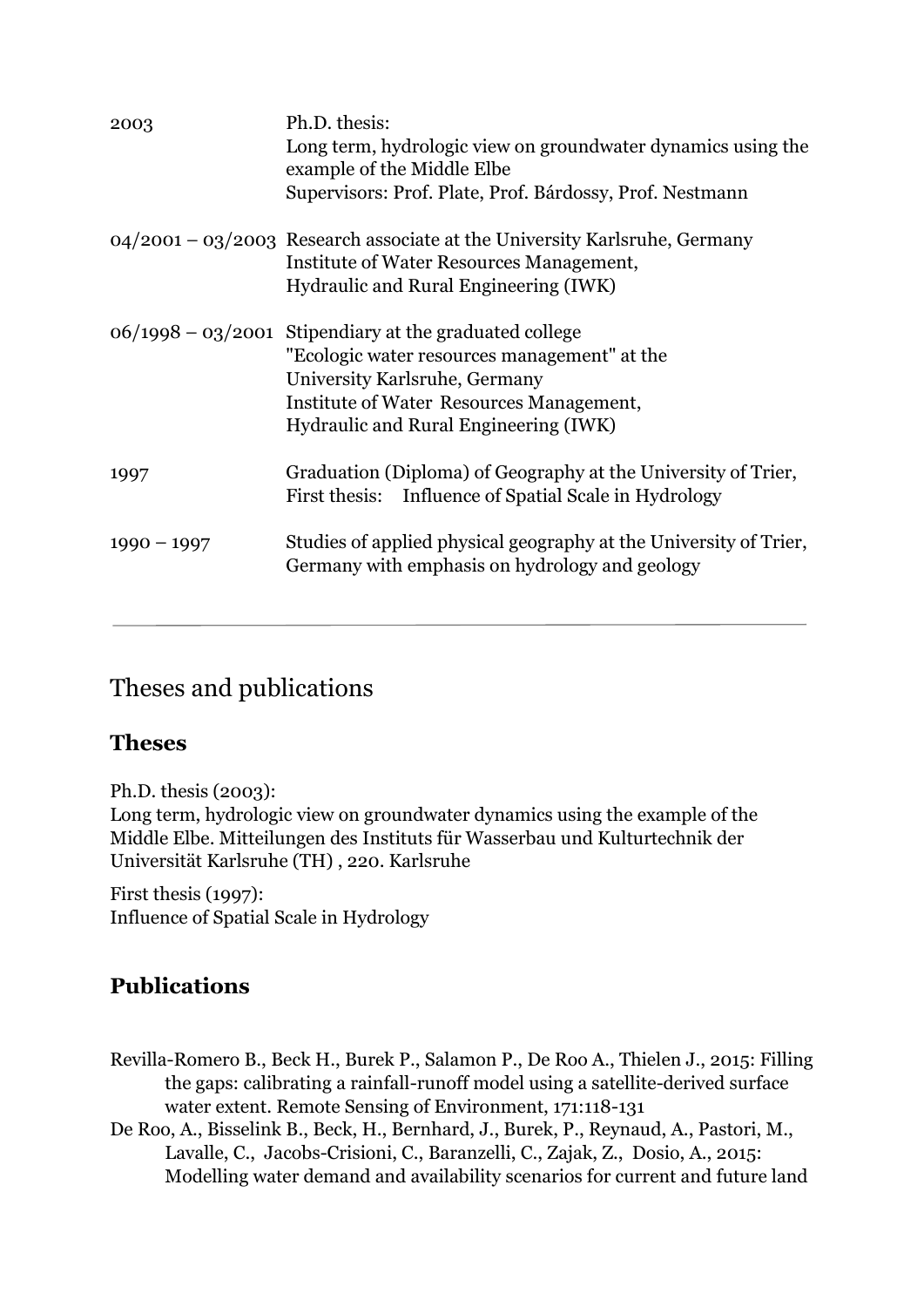use and climate in the Sava River Basin - Addressing the water-food-energy nexus. JRC Science and Policy Report

- Alfieri L., Burek P., Feyen L., Forzieri G., 2015: Global warming increases the frequency of river floods in Europe Hydrol Earth Syst Sci 19:2247-2260
- Bierkens, M. F. P., V. A. Bell, P. Burek, N. Chaney, L. E. Condon, C. H. David, A. de Roo, P. Döll, N. Drost, J. S. Famiglietti, M. Flörke, D. J. Gochis, P. Houser, R. Hut, J. Keune, S. Kollet, R. M. Maxwell, J. T. Reager, L. Samaniego, E. Sudicky, E. H. Sutanudjaja, N. van de Giesen, H. Winsemius and E. F. Wood, 2015: "Hyper-resolution global hydrological modelling: What is next?: "Everywhere and locally relevant" M. F. P. Bierkens et al. Invited Commentary." Hydrological Processes 29(2): 310-320.
- Navarro-Ortega, A., V. Acuña, A. Bellin, P. Burek, G. Cassiani, R. Choukr-Allah, S. Dolédec, A. Elosegi, F. Ferrari, A. Ginebreda, P. Grathwohl, C. Jones, P. K. Rault, K. Kok, P. Koundouri, R. P. Ludwig, R. Merz, R. Milacic, I. Muñoz, G. Nikulin, C. Paniconi, M. Paunović, M. Petrovic, L. Sabater, S. Sabaterb, N. T. Skoulikidis, A. Slob, G. Teutsch, N. Voulvoulis and D. Barceló, 2015: Managing the effects of multiple stressors on aquatic ecosystems under water scarcity. The GLOBAQUA project. Science of the Total Environment 503-504: 3-9.
- Gentile, A., Udias, A., Burek, P., De Roo, A., Bouraoui, F., 2015: Multi-criteria tool to assess large scale water resources policy measures. Environmental Modelling & Software. (under review)
- Vandecasteele, I., Burek, P., De Roo, A., Bouraoui, F., Lavalle, C., 2014: Sectorial water withdrawal and consumption in Europe 2006 – 2030. Journal of Hydrology (under review)
- Raynaud, D., Thielen, J., Salamon, P., Burek, P., Anquetin, S., Alfieri, L., 2014: A dynamic runoff coefficient to improve flash flood early warning in Europe: validation on the 2013 Central European floods in Germany. Meteorological Applications (reviewed)
- Alfieri, L., Burek, P., Dutra, E., Krzeminski, B., Muraro, D., Thielen, J., and Pappenberger, F., 2013: GloFAS – global ensemble streamflow forecasting and flood early warning, Hydrology and Earth System Sciences, Volume 17, Issue 3, 2013, Pages 1161-1175
- Burek P, Van Der Knijff J, De Roo A., 2013: LISFLOOD Distributed Water Balance and Flood Simulation Model - Revised User Manual. EUR EUR 26162. Luxembourg (Luxembourg): Publications Office of the European Union; 2013. JRC78917
- Burek, P., Van Der Knijff, J., Ntegeka. V., 2013: LISVAP Evaporation Pre-Processor for the LISFLOOD Water Balance and Flood Simulation Model. EUR 26167. Luxembourg (Luxembourg): Publications Office of the European Union. JRC84451
- Lavalle, C., Baranzelli, C., Vandecasteele, I., Ribeiro Barranco, R., Mari Rivero, I., Sala, S., Perez Ballesta, P., Borowiak, A., De Roo, A., Field, R., Burek, P., Gawlik, B., Pelletier, N., 2013: Spatially-resolved Assessment of Land and Water Use Scenarios for Shale Gas Development: Poland and Germany. EUR 26085. Luxembourg (Luxembourg): Publications Office of the European Union. JRC83619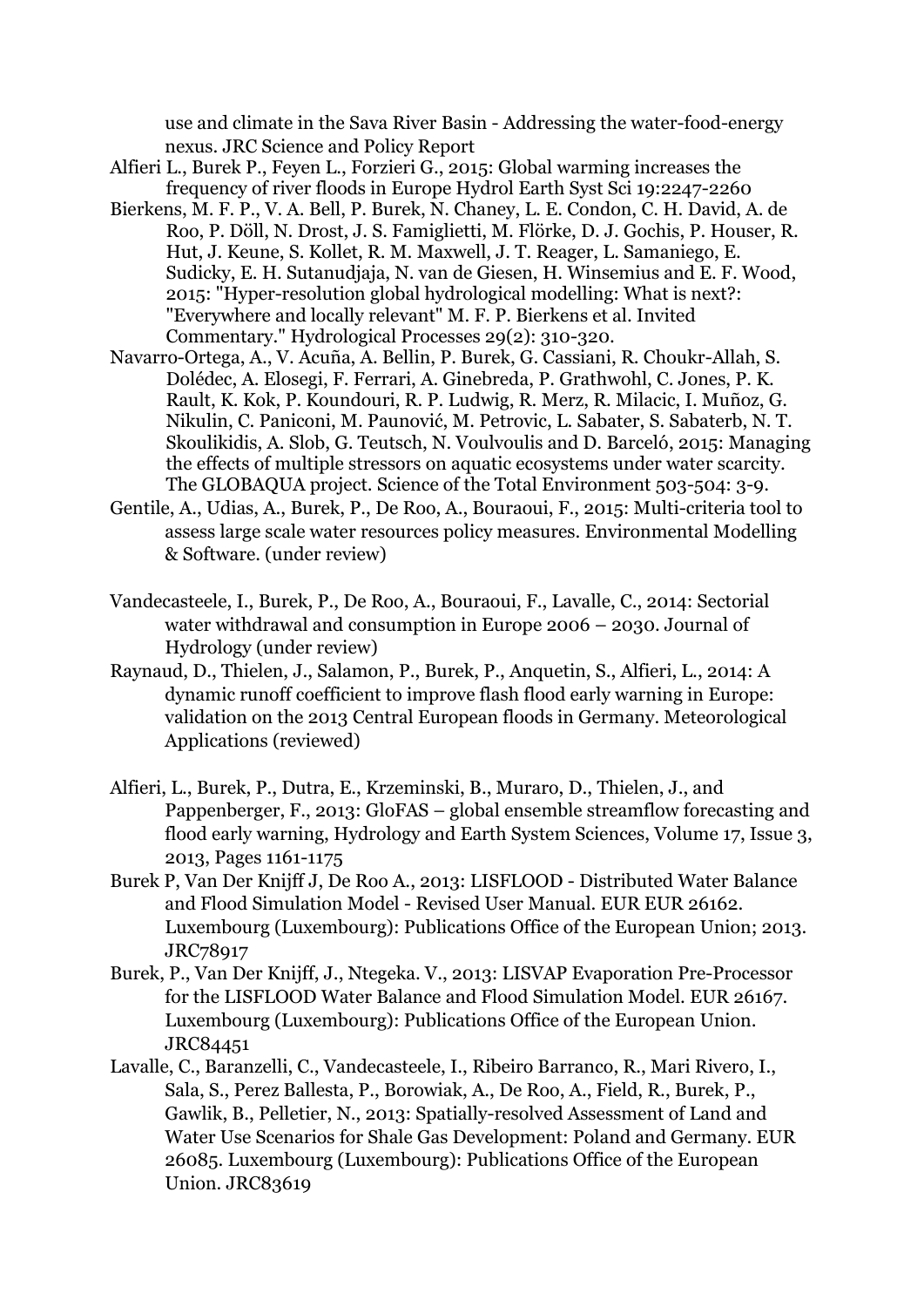- Zajac, Z., Zambranom H., Salamonm P., Burek, P., Gentile, A., Bianchi, A., 2013: Calibration of the LISFLOOD hydrological model for Europe. Ispra (Italy): European Commission, Joint Research Centre. JRC87717
- Thirel, G., Salamon, P., Burek, P., Kalas, M., 2013: Assimilation of MODIS snow cover area data in a distributed hydrological model. REMOTE SENSING 5 (11); 2013. p. 5825-5850
- Raynaud, D, Burek P., Salamon, P., Thielen Del Pozo, J., Anquetin, S., Alfieri, L., Bianchi, A., Sint, H., 2013: Feasibility Study on improved flash flood layer indicator for Europe. Ispra (Italy): European Commission, Joint Research Centre. JRC87078
- Burek, P., Mubareka, S., Rojas Mujica, R.F., De Roo A, Bianchi, A., Baranzelli, C., Lavalle, C., Vandecasteele, I., 2012: Evaluation of the effectiveness of Natural Water Retention Measures - Support to the EU Blueprint to Safeguard Europe's Waters. Publications Office of the European Union. Directorate-General Joint Research Centre, Institute for Environment and Sustainability, Ispra, Italy, EUR 25551 EN
- De Roo, A., Burek, P., Gentile, A., Udias, A., Bouraoui, F., Aloe, F., Biamchi, A., La Notte, A., Kuik, O., Eleorza Tenreiro, J., Vandecasteele, I., Mubareka, S., Baranzelli, C., Van der Perk, M., Lavalle, C., Bidoglio, G., 2012: A multi-criteria optimisation of scenarios for the protection of water resources in Europe: Support to the EU Blueprint to Safeguard Europe's Waters. Publications Office of the European Union. Directorate-General Joint Research Centre, Institute for Environment and Sustainability, Ispra, Italy, EUR 25552 EN
- Thirel, G., Notarnicola, C., Kalas, M., Zebisch, M., Schellenberger, T.,Tetzlaff, A., Duguay, M., Moelg, N., Burek, P., De Roo, A., 2012: Assessing the quality of a real-time Snow Cover Area product for hydrological applications, Remote Sensing of Environment, Volume 127, December 2012, Pages 271-287, ISSN 0034-4257, 10.1016/j.rse.2012.09.006
- De Roo, A., Bouraoui, F., Burek, P, Bisselink, B., Vandecasteele, I., Mubareka, S., Salamon, P., Pastori, M., Zambrono, H., Thiemig, V., Bianchi, A., Lavalle, C., 2012: Current water resources in Europe and Africa - Matching water supply and water demand. Publications Office of the European Union. Directorate-General Joint Research Centre, Institute for Environment and Sustainability, Ispra, Italy, EUR 25247 EN
- Revilla Romero, B., Salamon, P., Thielen Del Pozo, J., De Groeve, T., Burek, P., De Roo, A., 2012: Feasibility study of integrating the Global Flood Detection System (GFDS) in the Global Flood Awareness System (GloFAS). Ispra (Italy): European Commission, Joint Research Centre; 2012. JRC87475
- Thielen Del Pozo, J., Pappenberger, F., Salamon, P., Bogner, K., Burek, P., De Roo, A., 2011: State of the Art of Flood Forecasting - from Deterministic to Probabilistic Approaches. In: Lamond J., Booth C., Hammond F., Proverbs D, editors. Flood Hazards, Impacts and Responses for the Built Environment. London (United Kingdom): CRC Press; 2011. p. 9-20
- Thiemig, V., Burek, P., Thielen Del Pozo, J., De Roo, A., 2011: Hochwasservorhersage in Afrika: Kann die Methode des Europäischen Hochwasser-Frühwarnsystems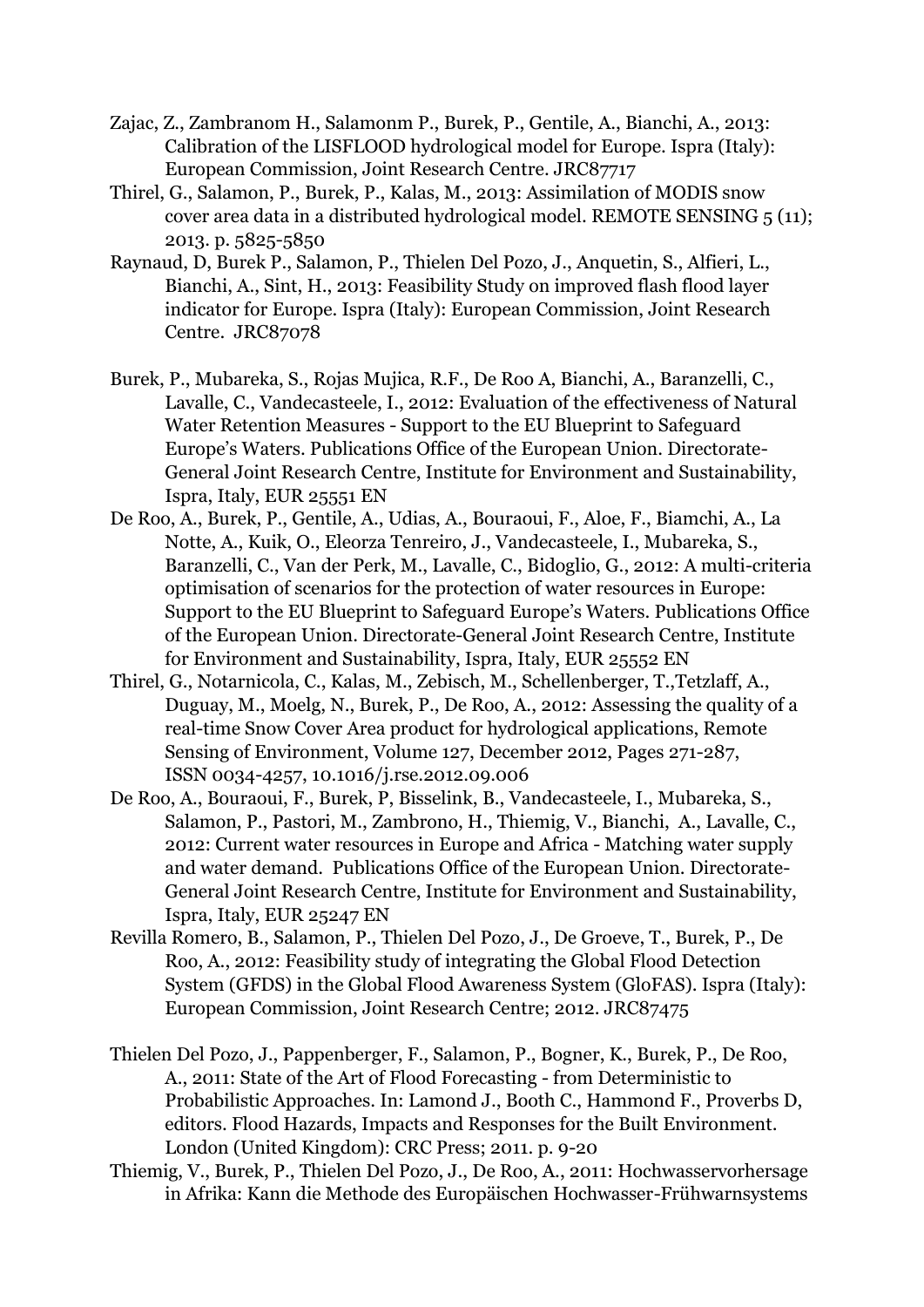auf Afrikanische Einzugsgebiete Übertragen Werden. Korrespondenz Wasserwirtschaft 4; 2011. p. 200-205

- Burek, P., Thielen Del Pozo, J., Thiemig, V., De Roo, A., 2011: Das Europäische Hochwasser-Frühwarnsystem (EFAS). Korrespondenz Wasserwirtschaft 4/11; 2011. S. 193-199
- Schmidt, C., Wagner, M., Schwarze, R., Burek, P., Rademacher, S., 2009: Veränderungen von Hochwasserscheitelabflüssen im deutschen Elbelauf unter dem Einfluss möglicher Klimaänderungen. Zweites RIMAX-Themenheft. Hydrologie und Wasserbewirtschaftung, Jg. 53. S. 185-193
- Rademacher S., Burek P., Schikowski G., 2009: Wasserstandsvorhersagesystem WAVOS. Modellbeschreibung und Benutzerhandbuch. Bericht BfG-1633, Koblenz
- Burek, P., Rademacher, S., 2009: Berechnung von Wellenablauf und Wasserstand für den deutschen Elbelauf mit WAVOS. In: Schanze, J. (Hrsg.) Veränderung und Management der Risiken extremer Hochwasserereignisse in großen Flussgebieten – am Beispiel der Elbe
- Burek, P., Carstensen, D., Kopp, T., Rademacher, S., Schmidt, C., Schwarze, R., Wagner M., 2008: Klimawandel – Veränderungen extremer Hochwasserereignisse an der Elbe. Magdeburge Gewässerschutzseminar 2008, Magdeburg. S. 91-93
- Burek, P., 2008: Analyse des Wellenablaufs beim Hochwasser 2002 an der Elbe. BfG-1587. Bundesanstalt für Gewässerkunde, Koblenz
- Burek, P., Rademacher, S., 2007: Operationelle Hochwasservorhersage für die Elbe mit dem Wasserstandsvorhersagesystem WAVOS. In: Fünf Jahre nach der Flut. Hochwasserschutzkonzepte - Planung, Berechnung, Realisierung. Dresdner Wasserbaukolloquium 2007. Dresdner Wasserbauliche Mittelungen Heft 35. S. 25-34, Technische Universität Dresden, Dresden 2007, ISBN 978-3-86005-571-7
- Belz, J. U., Burek P., Matthäus, H., Rudolf, B., Vollmer, S., Wiechmann, W., 2006: Das Hochwasser der Elbe im Frühjahr 2006. BfG-1514. Bundesanstalt für Gewässerkunde, Koblenz
- Büchele, B., Burek, P., Baufeld, R., Leyer, I. 2006: Modelling flood plain vegetation based on long-term simulations of daily river-groundwater dynamics. In: Predictions in Ungauged Basins: Promises and Progress. Hrsg: Sivapalan, M., Wagener, T., Uhlenbrook, S., Zehe, E., Lakshmi, V., Liang, X., Tachikawa, Y., Kumar, P., IAHS Publication 303. S. 318-333
- Rademacher, S., Burek, P., Schikowski, G., 2006: Grundlagen, Aufbau und Betrieb des Wasserstandsvorhersagesystems WAVOS. In: Wasserstands- und Abflussvorhersagen im Elbegebiet. Veranstaltungen der Bundesanstalt für Gewässerkunde, Koblenz. Magdeburg, 29./30 November 2005. BfG-Veranstaltungen 2/2006, S.33– 46